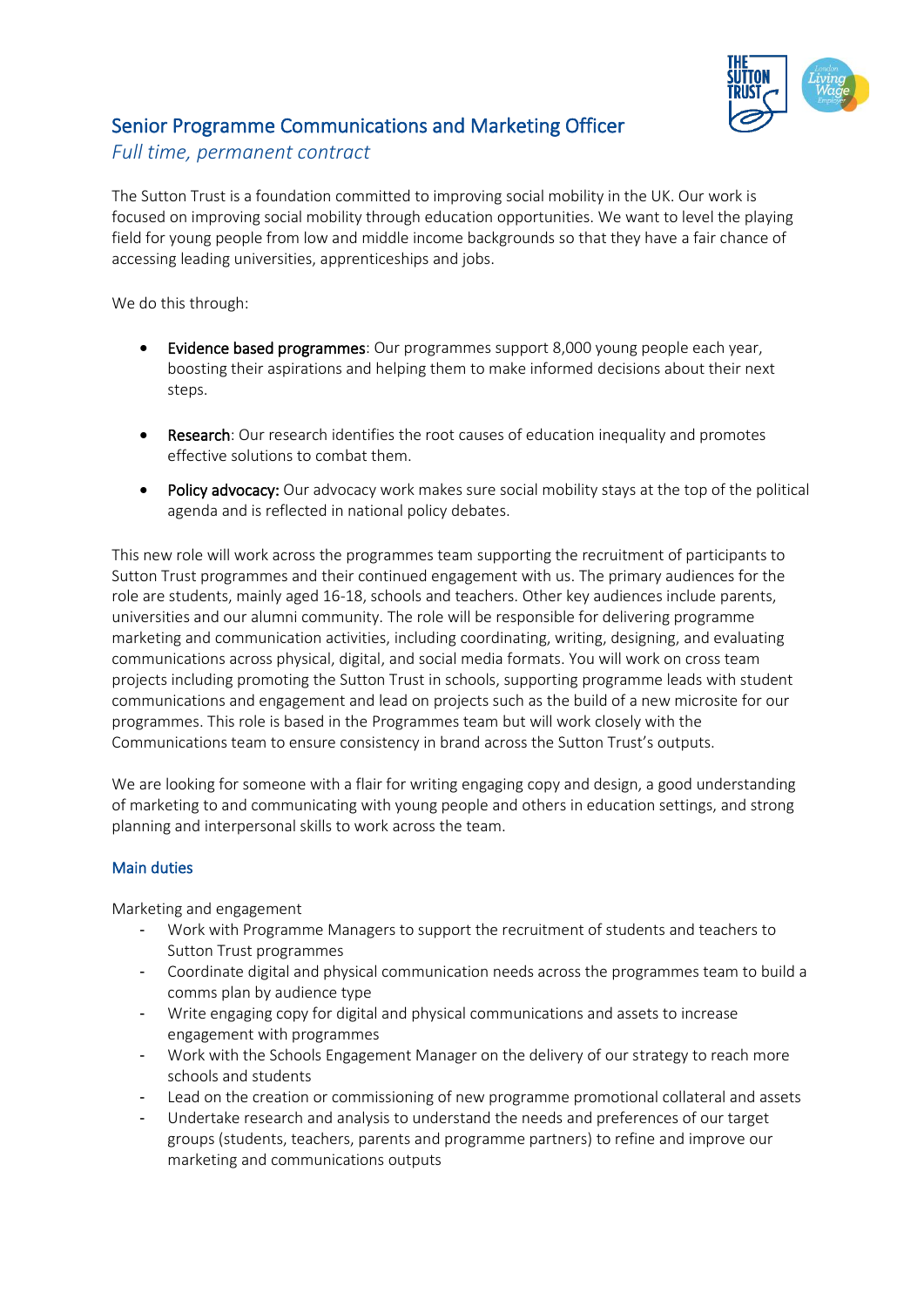

Web and social media

- Ensure programme information on the Sutton Trust website and associated microsites is up to date
- Lead on the delivery of a new programmes' microsite
- Collaborate with Digital Communications Officer and Director of Communications to ensure consistent branding across website and social media outputs
- Collaborate with Digital Communications Officer to plan, design and create innovative and engaging programmes content across social media platforms to maximise impact
- Contribute to ideas for and delivery of video projects as required

#### Other

- Keep abreast of digital developments, providing expertise to the wider organisation
- Work with the team to suggest improvements to our marketing and communications strategy
- Other duties as necessary from time to time

#### Person Specification

We welcome applications from individuals who have:

- Experience writing copy in a range of formats and for a range of audiences
- Experience of executing successful email communication campaigns using email marketing software
- Experience of using social media platforms to promote programmes, events, and opportunities
- Experience of coordinating and collaborating across teams
- A good understanding of design software (Photoshop, InDesign, Illustrator or Canva) and creative design or marketing ideas
- The ability to think critically and strategically about our marketing and communications output

We are looking for an individual who:

- Is sympathetic to the aims of the Trust and its mission to improve social mobility in the UK
- Has an interest in the education or not for profit sectors
- Has a high degree of enthusiasm and a desire to learn and gain new experiences
- Demonstrates good initiative and the ability to take responsibility for small projects
- Is able to plan and prioritise their workload
- Has an eye for detail
- Is eligible to work in the UK\*

## Terms of Appointment

- Salary: £29,000 per annum
- Contract: Full time, permanent
- Working location: Minimum of 2 office days per week
- Office location: The Sutton Trust, 9th Floor, Millbank Tower, 21-24 Millbank, London, SW1P 4QP.
- Hours: The standard working hours are 9am to 5pm, Monday to Friday and may also be required to attend events / meetings outside of their normal working hours during weekday evenings and occasionally at weekends
- Annual leave: 27 days per annum plus bank holidays
- DBS check will be required